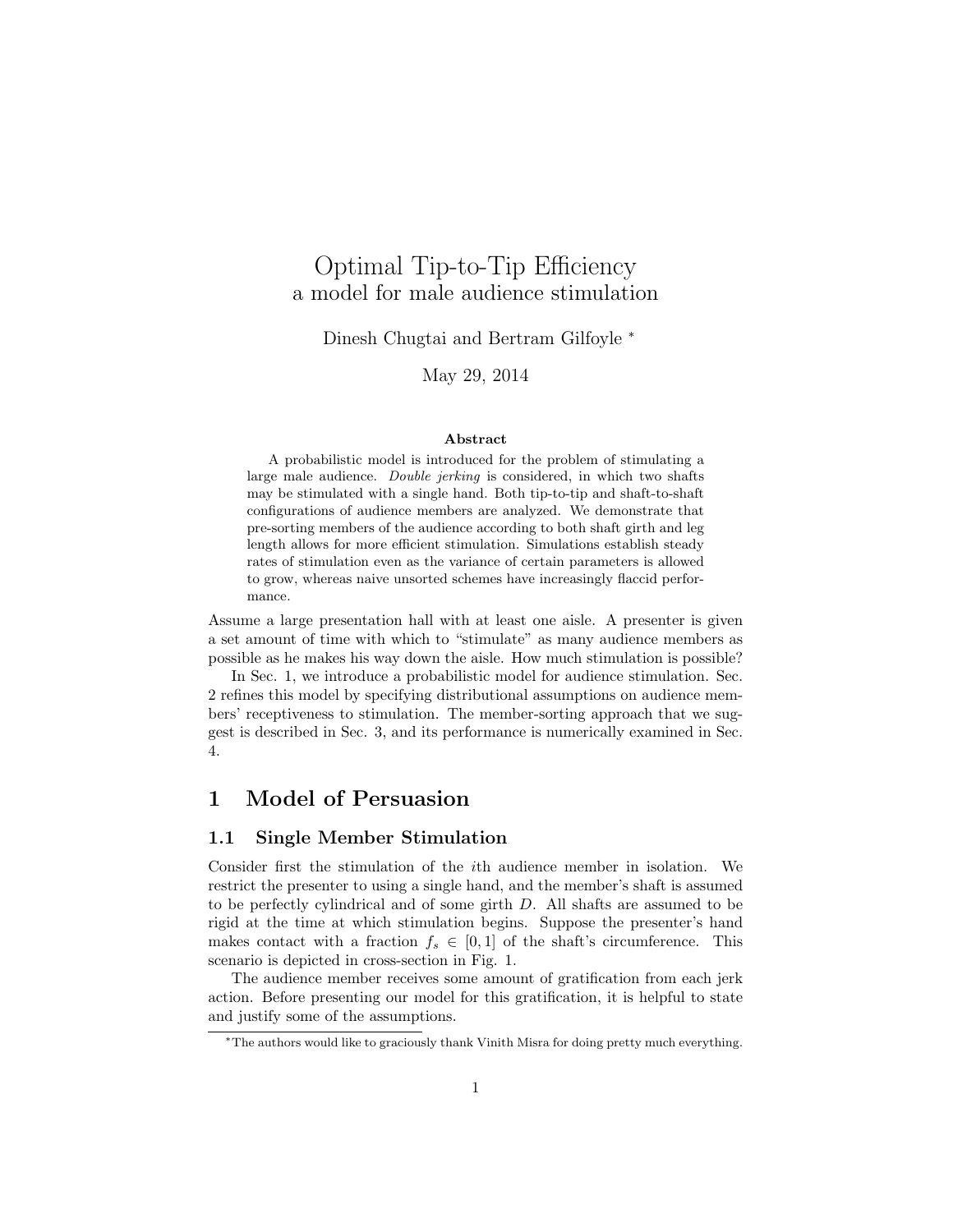

Figure 1: A hand makes contact with fraction  $f_s$  of the shaft's girth D.

- M1 The gratification resulting from each jerk depends only on the physical and geometric parameters of the problem (shaft girth, hand size). For instance, a 20 year old man who hasn't been stimulated in a week's time receives the same gratification from a jerk action as would a freshly stimulated 80 year-old-man, provided the geometric parameters are identical.
- M2 Non-geometric variation between individuals (for instance the age difference, or time-since-last-persuasion in the preceding example) are captured separately via a gratification threshold  $\Lambda$  that varies from individual to individual. This is helpful for separating the modeling of individual biases and the geometric aspects of the problem.
- M3 Presenters who jerk faster will clearly perform better, but we seek results that are invariant to a presenter's jerking speed. As such, instead of measuring the time taken, we measure the number of jerks that are performed.
- M4 Gratification per jerk ranges from 0 to 1, and is determined entirely by the fraction  $f_s$  of a member's shaft that is in contact with the presenter's hand, and the fraction of time  $f_t$  during a jerk action that this contact is maintained. There is an equanimity to this assumption, as it implies that individuals receive the same physical gratification per jerk regardless of shaft girth.

Every jerk action performed by the presenter transfers a quantity of gratification  $S(f_s)T(f_t) \in [0,1]$  to the audience member, where  $S(f)$  is the spatial gratification function and  $T(f)$  the temporal gratification function. Thus, after J jerks the member will have received a cumulative gratification of  $JS(f_s)T(f_s)$ . Once this cumulative gratification exceeds the member's gratification threshold  $\Lambda \in \mathcal{R}^+$ , a climactic and identifiable *stimulation event* will occur, and the presenter will be free to move to another member of the audience.

The choice of gratification functions  $S(f), T(f) : [0,1] \rightarrow [0,1]$  has great impact on our analysis. We motivate potential choices with several axioms:

A1. Zero gratification occurs in the absence of hand-on-shaft contact:  $S(0) = 0$ and  $T(0) = 0$ .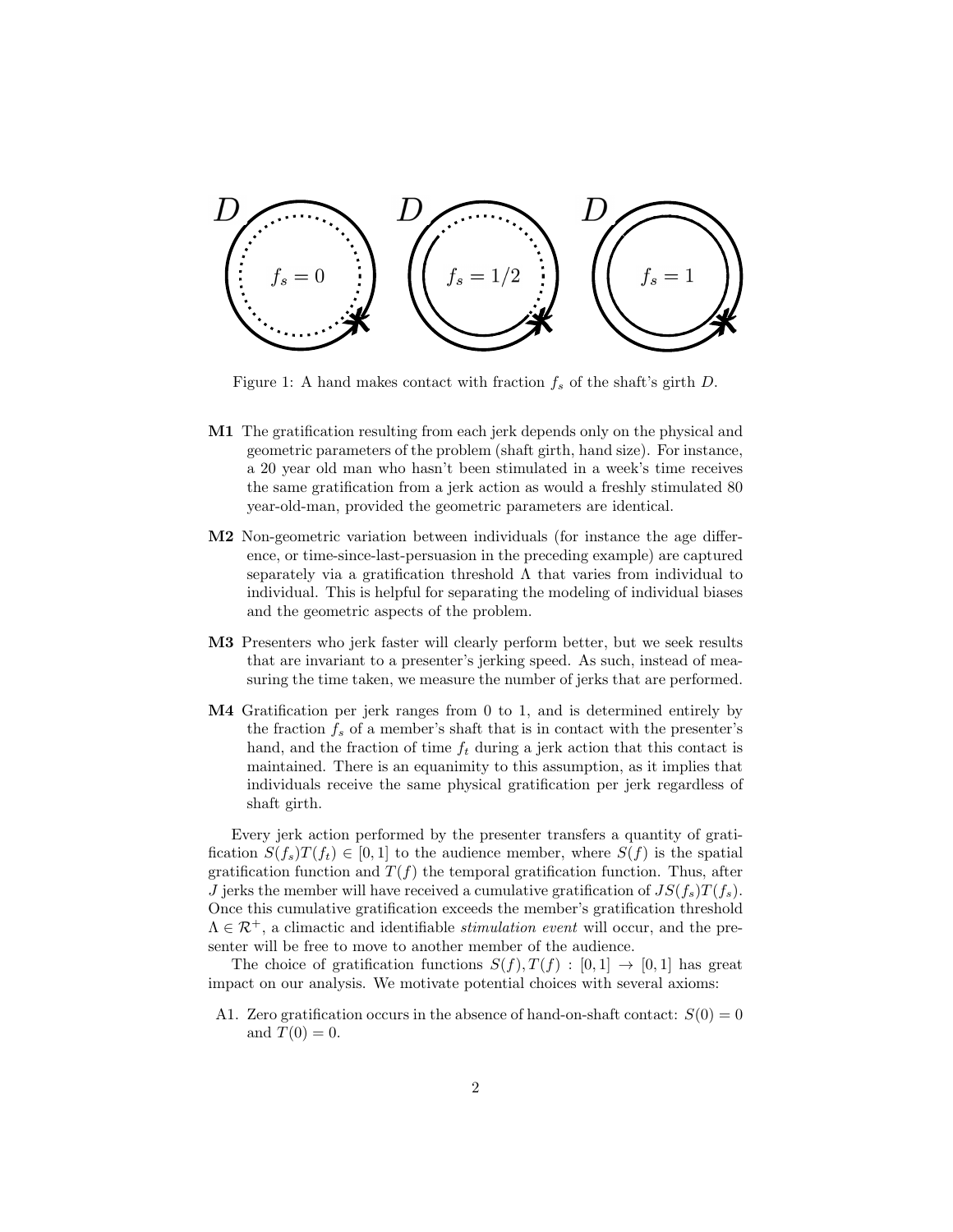

Figure 2: Tip-to-tip alignment above, shaft-to-shaft alignment below.

- A2. Gratification should increase monotonically with hand-on-shaft contact, with maximal gratification occurring at full spatial contact  $S(1) = 1$ and/or full temporal contact  $T(1) = 1$ .
- A3. One expects diminishing benefits from additional hand-on-shaft contact. Therefore  $S(f_s)$  and  $T(f_t)$  should be concave ∩.

While the particular choice of  $S(f_s)$  and  $T(f_t)$  does influence numerical results, our analysis is largely preserved for any choice of these functions that satisfy the above three axioms. For our simulated results (Sec. 4), the gratification the above three axioms. For<br>function  $\sqrt{f}$  is used for both.

As the presenter almost certainly has two hands, it is not unreasonable to suggest the stimulation of two audience members at once: one with each hand. The problem becomes considerably more interesting, however, once we admit the possibility of simultaneously stimulating multiple audience members per hand.

#### 1.2 Multiple Stimulation

It is physically unreasonable to allow jerk actions on three or more shafts with a single hand — it is unclear how audience members could be arranged to perform such a feat. However, there is considerable photographic evidence to suggest that two shafts per hand is not only feasible, but efficient. We refer to this as a double jerk. There are primarily two ways in which a double jerk may be performed (Fig. 2).

- 1. Tip-to-tip (series jerking): two individuals stand facing one another, with their members touching tip-to-tip. A single hand moves across both shafts, treating them as one extra-long shaft.
- 2. Shaft-to-shaft (parallel jerking): Two individuals stand facing one another, with their members against one another lengthwise. A single hand wraps around both shafts, treating them as one extra-thick shaft.

We assume in the double jerk scenario that jerking must continue until both members have exceeded their gratification threshold.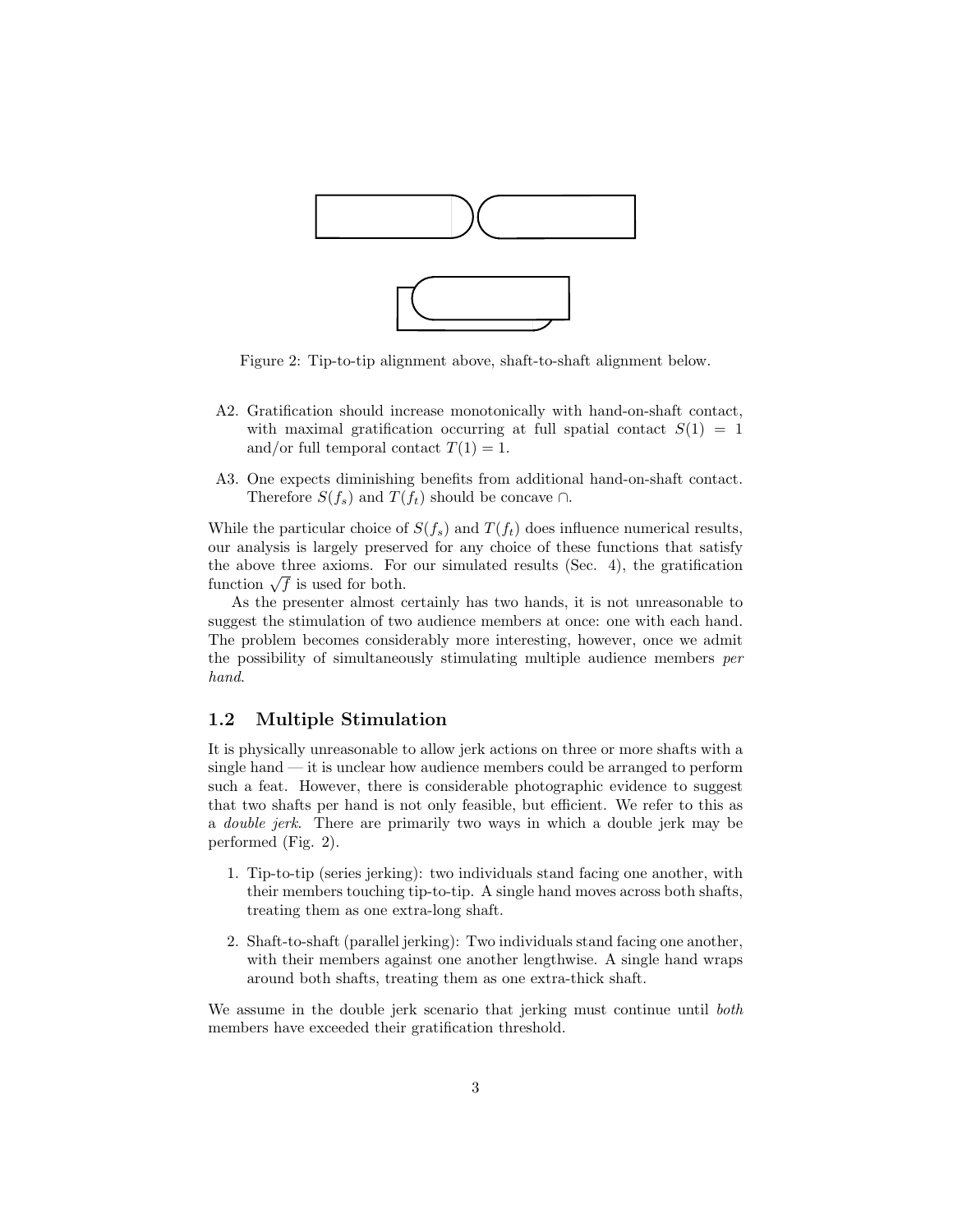

Figure 3: Two leg-length mismatched audience members jerked tip-to-tip.



Figure 4: Two leg-length mismatched audience members jerked shaft-to-shaft.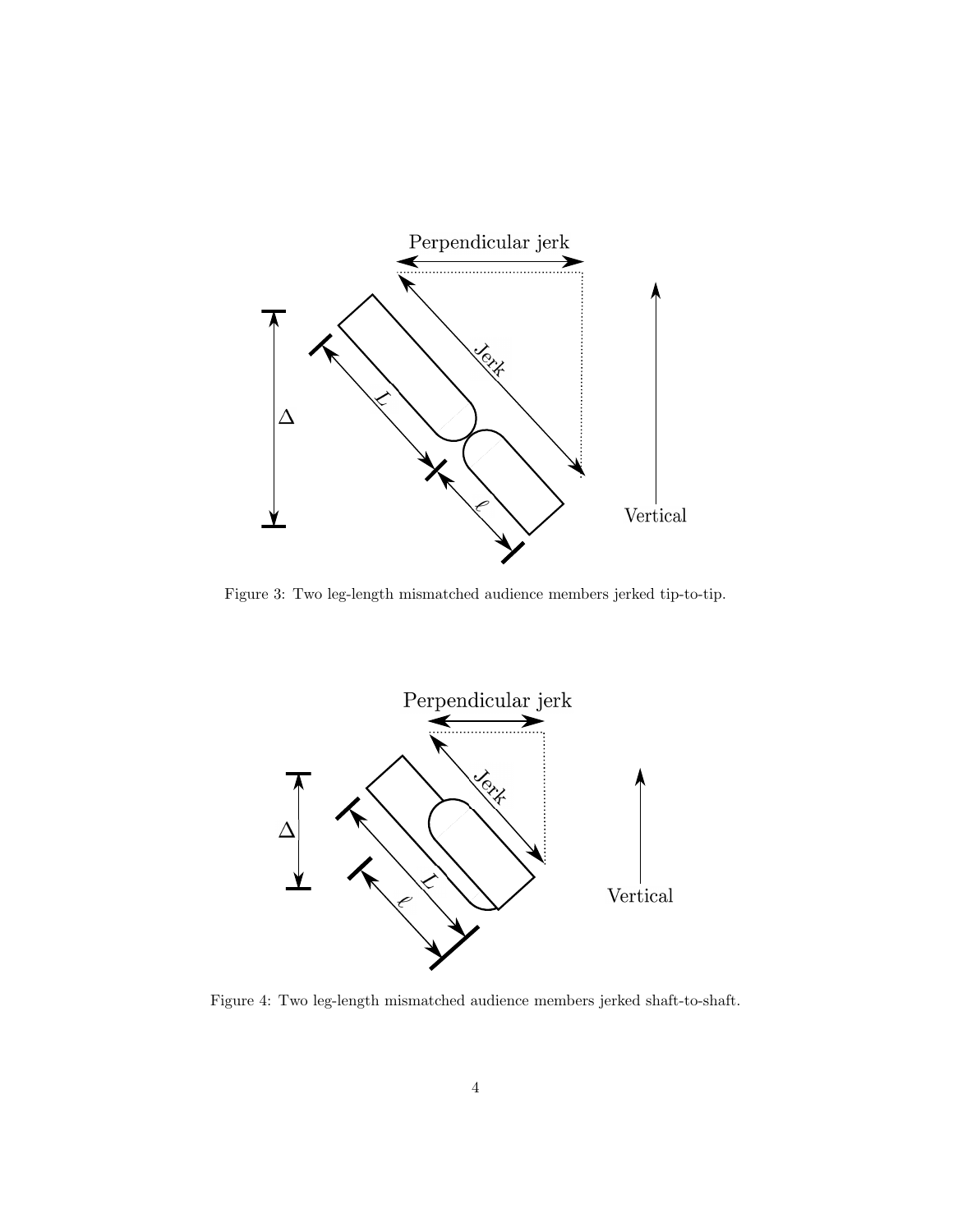The first challenge associated with double jerking, either tip-to-tip or shaftto-shaft involves shaft alignment when audience members are of different leg lengths. There are three approaches to this problem:

- 1. Ask the taller member to squat, in which case his gratification will be reduced from physical discomfort.
- 2. Ask the shorter member to stand on a box. The humiliation will likely reduce his gratification as well.
- 3. Attempt to double jerk vertically displaced shafts by angling the taller individual's shaft down and the shorter individual's shaft up. The jerk direction will no longer be perpendicular to the individuals in this case (Figs. 3 and 4), so gratification will again be reduced.

We assume the third option, as it permits a simple geometric penalty to gratification by projecting the jerk vector perpendicular to the individuals. In the tip-to-tip configuration (Fig. 3), this penalized gratification-per-jerk for either of the shafts is given by

$$
\text{gratification} = S(f_s)T(f_t)\frac{\sqrt{(\ell+L)^2-\Delta^2}}{\ell+L},
$$

and in the shaft-to-shaft configuration (Fig. 4),

$$
\text{gratification} = S(f_s)T(f_t)\frac{\sqrt{(\max\{\ell, L\})^2 - \Delta^2}}{\max\{\ell, L\}}.
$$

Observe that a greater penalty for mismatch is paid in the shaft-to-shaft scenario, and that in both situations no jerking is possible when the shafts cannot bridge the height difference between the individuals. In general, it is strongly in the presenter's interest to sort audience members by leg-length before performing double-jerks so as to avoid these penalties.

The second source of geometric variation between the two individuals is from shaft girth and shaft length. These variations impact the two scenarios we consider in different ways.

#### 1.2.1 Shaft Girth

Suppose the two audience members being double-jerked are of widely disparate shaft girths. In the tip-to-tip setting, it is assumed that the presenter is able to modulate the tightness of his hand over the course of a jerk. We invite the reader to simulate this action himself, and we argue that it is not particularly difficult. As such, for a sufficiently large hand, full contact will occur for both shafts, i.e.  $f_s = 1$ .

The analysis is considerably more complex in the shaft-to-shaft setting. Approximating the shafts' cross sections as perfectly circular, let  $r$  and  $R$  be the radii of the smaller and larger shaft, respectively, and let  $f$  and  $F$  denote the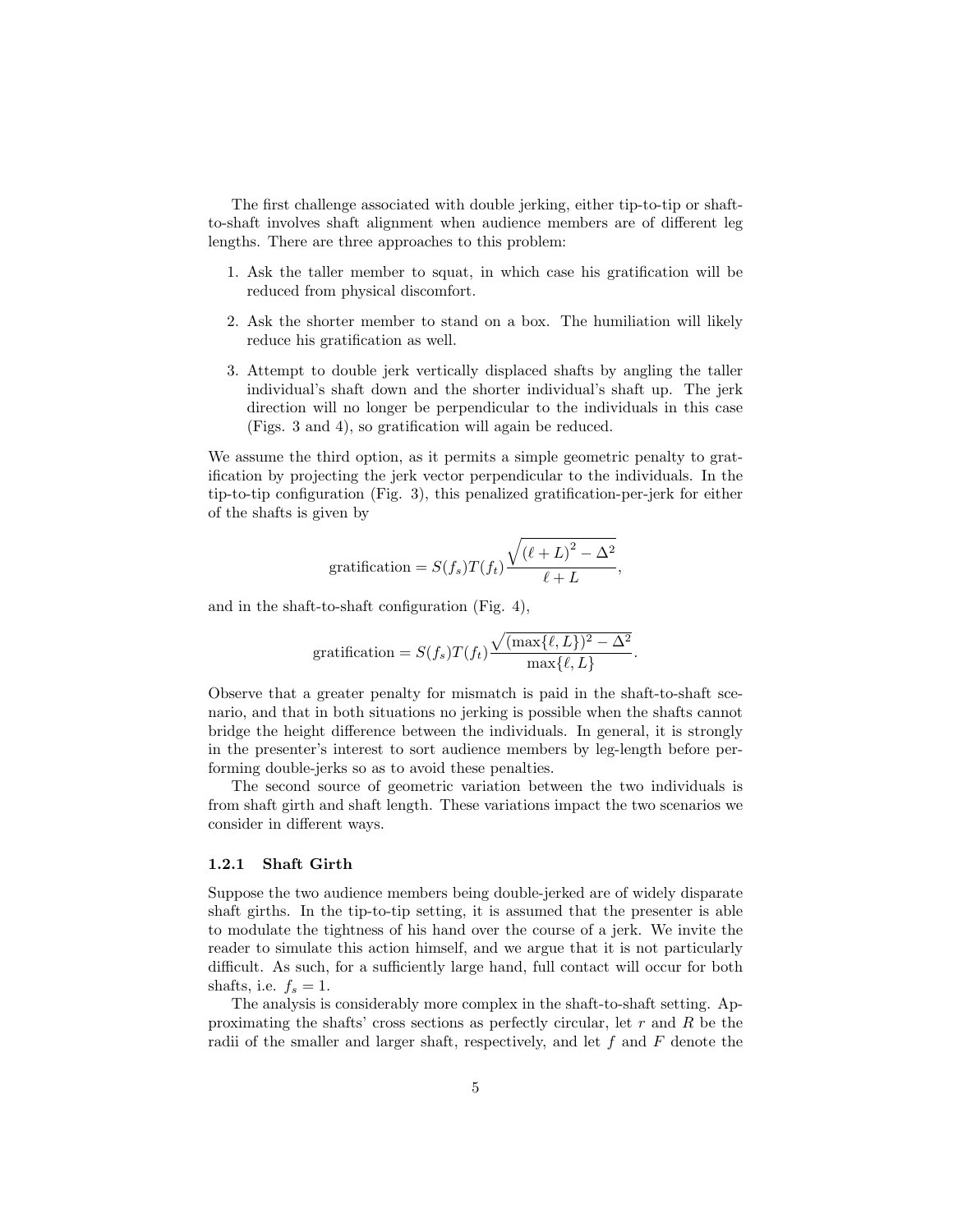

Figure 5: Cross section of two different-girth shafts being jerked. The hand is assumed to be taut around the shafts.

of each shaft circumference that is contacted by the presenter's hand. We make the following geometric assumptions:

- 1. In cross-section, the hand can be modeled as a rubber band around two shafts that are perfectly circular. In reality, the hand will not be quite so taut, the shafts will not be circular, and there will be shaft contact even in the gap region, but we argue that the assumption is valid to first order.
- 2. We assume the hand is sufficiently large to wrap around both shafts. This too is not an completely valid assumption, but it is accurate to first order.
- 3. We assume that if the hand is sufficiently large to wrap around more than both shafts, this has no additional benefit to gratification for either individual.

It may be observed that fractional coverage of the larger and smaller shafts are given by the angles  $\bar{\theta}$  and  $\theta = 2\pi - \bar{\theta}$  in Fig. 5 according to

$$
F = \frac{\overline{\theta}}{2\pi},\tag{1}
$$

and

$$
f = \frac{\theta}{2\pi} = 1 - F,\tag{2}
$$

Note that this relation suggests at first glance that there is no benefit to double jerking, as one will always be jerking a fractional total of one shaft per jerk. However, the concavity of the utility function  $S(f_s)T(f_t)$  (from modeling axiom A3's "diminishing returns") tells us that jerking two shafts with half fractional contact  $f = 1/2$  is more gratifying  $2S(1/2)T(1)$  than jerking one shaft with the hand wrapped completely around it  $S(1)T(1)$ .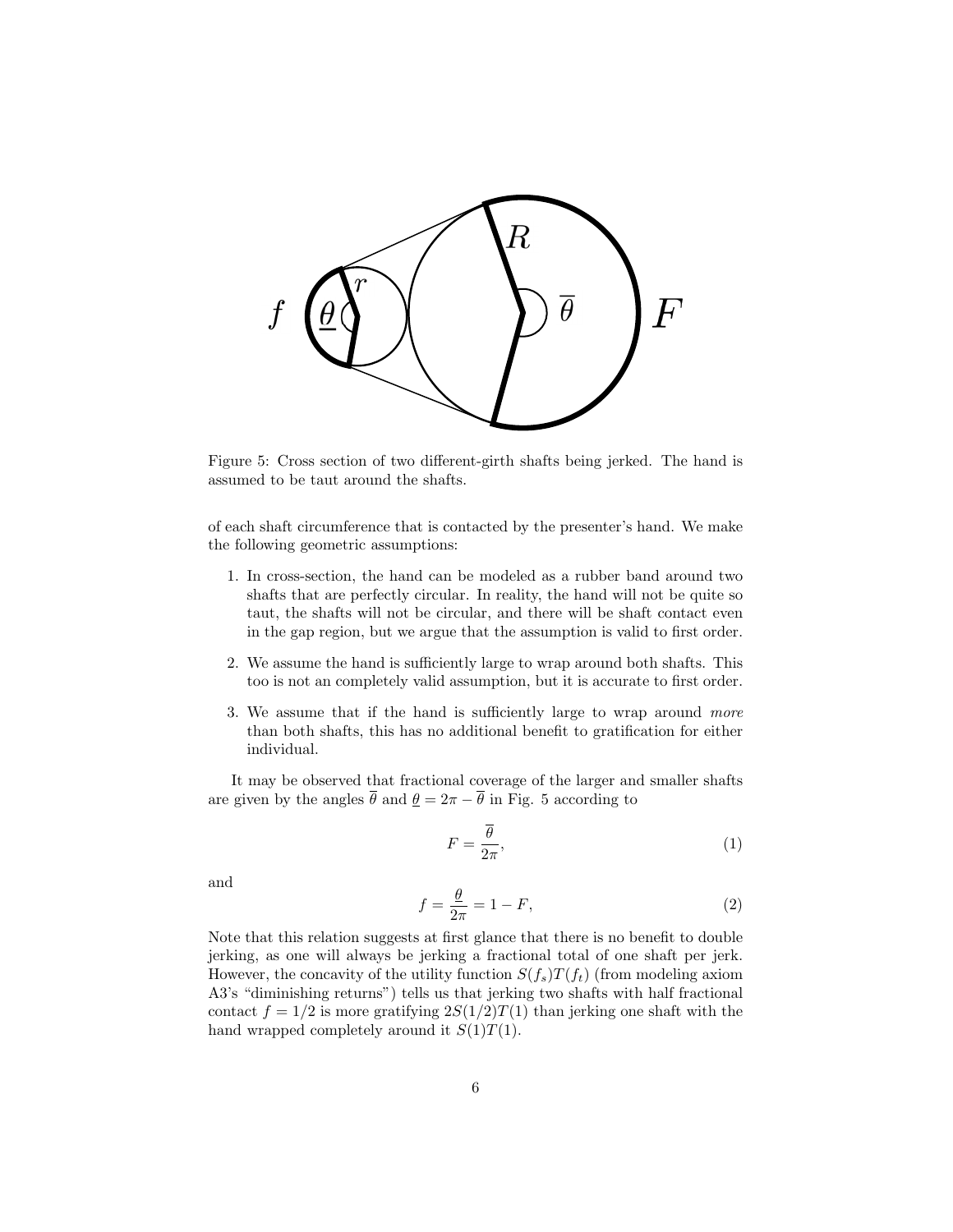Geometric analysis reveals that the angle  $\bar{\theta}$  in Fig. 5 is given by

$$
\overline{\theta} = \pi + 2 \arcsin\left(\frac{R-r}{R+r}\right).
$$

As such, the fractional coverages are given by

$$
F = \frac{1}{2} + \frac{1}{\pi} \arcsin\left(\frac{R-r}{R+r}\right),\,
$$

and

$$
f = \frac{1}{2} - \frac{1}{\pi} \arcsin\left(\frac{R-r}{R+r}\right).
$$

#### 1.2.2 Shaft Length

As with girth, the analysis for variation in shaft length differs between the two scenarios we consider. Let  $L$  be the length of the longer shaft and  $\ell$  be the length of the shorter shaft.

In the shaft-to-shaft setting, we assume that the presenter's hand will always be in contact with both shafts. This is true provided that the difference in shaft lengths does not exceed the width of the presenter's hand. Under this assumption, the cross-sectional geometry of Fig. 5 remains fixed throughout the jerk action and the temporal fraction for both individuals is  $f_t = 1$ .

In the tip-to-tip setting, however, the presenter is only making contact with one of the members at any moment. Clearly, more time will be spent grasping the longer shaft: call its fraction of the total jerk  $F$ , and the shorter shaft's fraction f. Since the total amount of time during a jerk is split between the shafts,  $F + f = 1$ .

The tip-to-tip dependence of F and f on L and  $\ell$  is complicated, and depends heavily on the presenter's jerking technique. For a presenter who jerks at a constant velocity with near-instantaneous change in direction at the base of each shaft, F and f will be proportioned according to  $\frac{L}{L+\ell}$  and  $\frac{\ell}{L+\ell}$ , and more time will be spent on the longer shaft. For a presenter with a bursty jerk motion that slows at the base of each shaft, the fractional breakdown will be even regardless of relative shaft lengths. We assume the former, as it appears to be closer to optimal jerking technique when the goal is rapid gratification.

### 2 Gratification Threshold

The gratification threshold  $\Lambda$  for any individual is a random variable determined by various features of an individual. The larger  $\Lambda$  is, the more jerks will be necessary to exceed it and trigger the climactic stimulation event.

**Age.** We assume that  $\Lambda$  is proportional to an age-dependency function  $g(\cdot)$ :  $\mathcal{R}^+ \to \mathcal{R}^+$ . In a more formal study, g would perhaps be based on hard data about various age demographics. As a first order approximation, we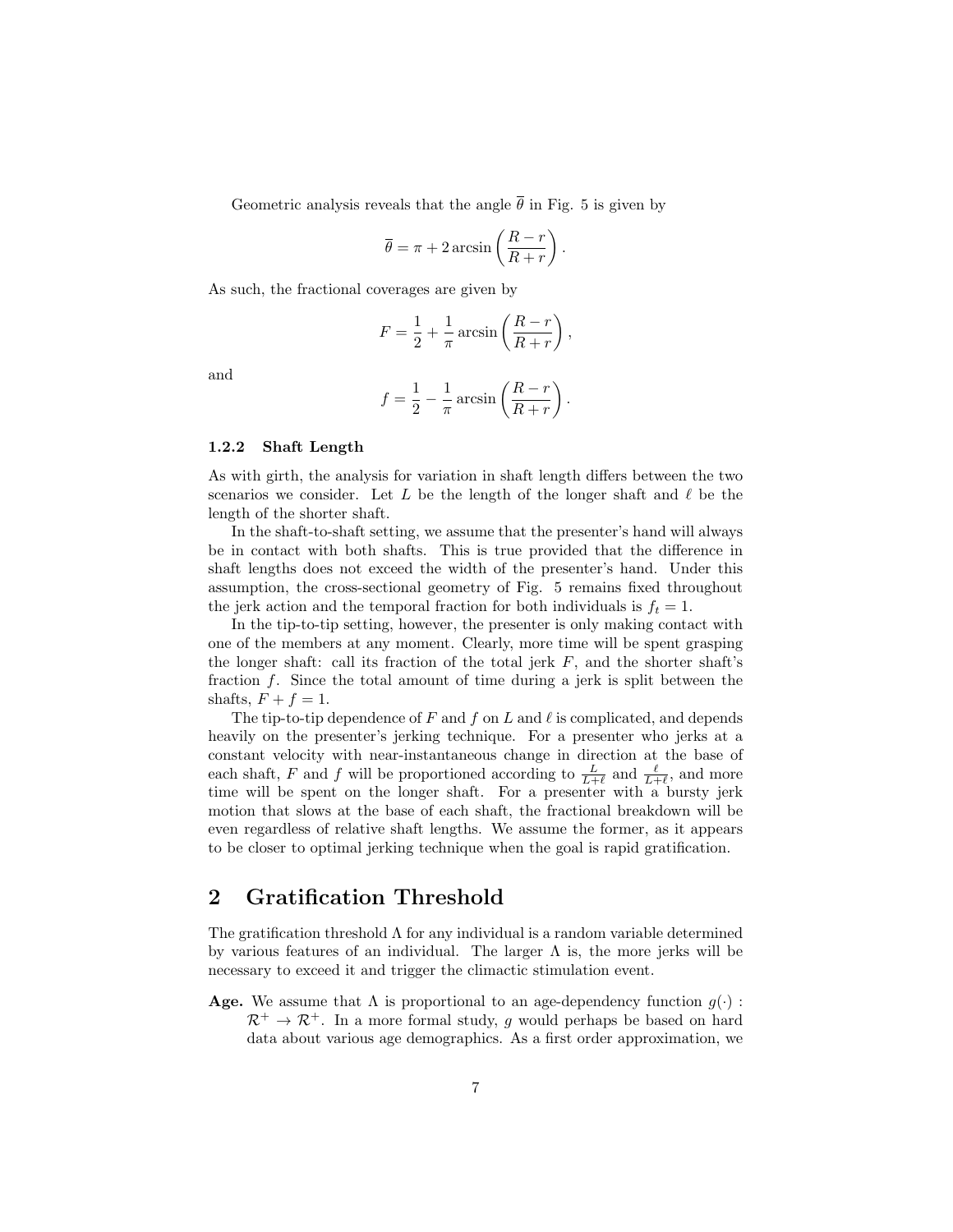

Figure 6: Age dependency function  $g(\cdot)$ . Age is in years.

use the heuristic age dependency function depicted in Fig. 6. Observe that this function diverges before puberty, reaches a global minimum at age 12, reaches a local minimum at age 45, and then once again increases monotonically.

- Time since last gratification. We assume inverse proportionality plus a constant to the time since the individual's last gratification:  $\Lambda \propto \frac{1}{\sqrt{2}}$  $rac{1}{T_0}+C.$ We expect the gratification threshold to reach a nonzero minimum after a sufficient wait time, and this is reflected in the above relation, plotted in Fig. 7.
- Receptiveness to the presenter. More difficult to quantify is the individual's general receptiveness to the presenter and to the act of stimulation. This is captured by adding a noise term  $Z$  with normal distribution to  $\Lambda$ .

To summarize, we assume

$$
\Lambda = Z + g(\text{age}) \left( \frac{1}{\sqrt{T_0}} + C \right),\tag{3}
$$

where Z has a normal distribution of standard deviation  $\sigma$  (a parameter of the model) and zero mean. Note that if  $\Lambda \leq 0$ , we assume the audience member is instantly gratified past his threshold.

In our setting, none of these parameters are visible to the presenter. From his or her perspective, there exists a distribution over age and a distribution over time since last stimulation. The gratification threshold  $\Lambda$  for each individual is then distributed independently and identically.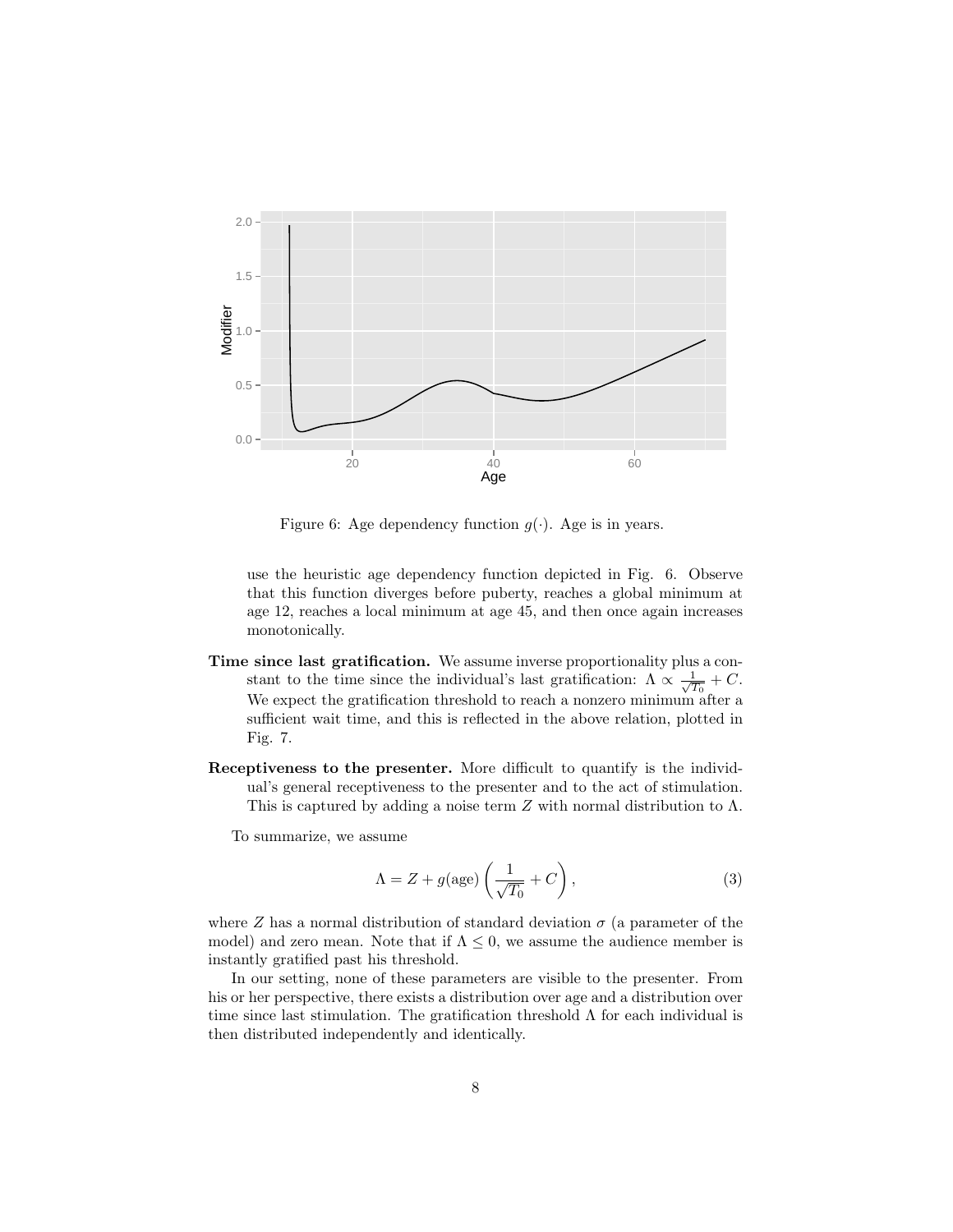

Figure 7: Dependency on time (in hours) since the member's last stimulation.

# 3 Description of MP scheme

Given the penalty paid for non-horizontal shafts, it is clearly in our presenter's interest to group individuals according to leg-length. This minimizes the vertical gap between shafts and ensures that each jerk operates at maximum efficiency. As such, our suggested schemes both begin by sorting audience members by leg-length. However, further gains are possible from sorting by either length or girth.

Consider two individuals of approximately equal leg-length, with gratification thresholds  $\Lambda_1$  and  $\Lambda_2$ , and spatial gratifications-per-jerk  $S(f_1)$  and  $S(f_2)$ , respectively. In a shaft-to-shaft setting, the number of jerks required for the presenter to single-handedly (literally) achieve stimulation of both individuals is given by the maximum of their individual stimulation times:

$$
t = \max\left\{\frac{\Lambda_1}{S(f_1)}, \frac{\Lambda_2}{S(f_2)}\right\},\,
$$

where we recall that  $f_t = 1$  and therefore  $T(f_t) = 1$ . We may equivalently look at the inverse of this, which we call the stimulation rate

$$
R_S = \min\left\{\frac{S(f_1)}{\Lambda_1}, \frac{S(f_2)}{\Lambda_2}\right\}.
$$

Substituting in the requirement that  $f_1 + f_2 = 1$  from (2), we have

$$
R_S = \min\left\{\frac{S(f_1)}{\Lambda_1}, \frac{S(1-f_1)}{\Lambda_2}\right\}.
$$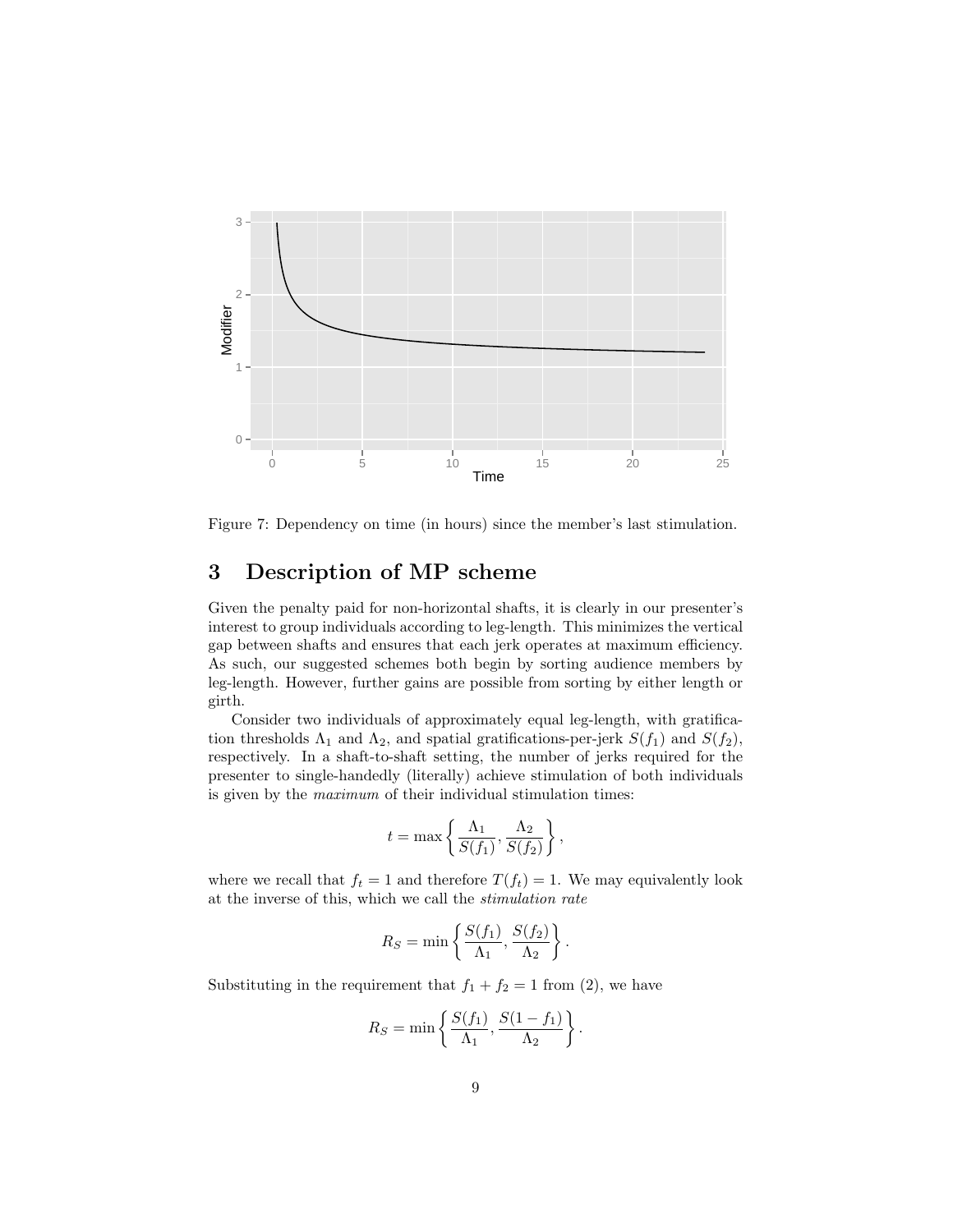Our goal is to maximize the expectation of this quantity (equivalent to minimizing time-to-doublejerk). The following theorem tells us that this maximum is always achieved by matching shaft girths.

**Theorem 1.** For any  $S(f_s)$  that is both monotonically increasing and concave, the expected shaft-to-shaft stimulation rate  $E[R_S]$  satisfies the bound

$$
E[R_S] \leq S(1/2)E\left[\min\left\{\frac{1}{\Lambda_1},\frac{1}{\Lambda_2}\right\}\right].
$$

with equality achieved when  $f_1 = f_2$ .

*Proof.* Suppose  $f_1 + f_2 = 1$ . We may write the expected stimulation rate as

$$
E[R_S] = E\left[\min\left\{\frac{S(f_1)}{\Lambda_1}, \frac{S(f_2)}{\Lambda_2}\right\}\right].
$$

Because  $\Lambda_1$  and  $\Lambda_2$  are identically distributed, we have that

$$
E[R_S] = E\left[\min\left\{\frac{S(f_1)}{\Lambda_1}, \frac{S(f_2)}{\Lambda_2}\right\}\right] = E\left[\min\left\{\frac{S(f_1)}{\Lambda_2}, \frac{S(f_2)}{\Lambda_1}\right\}\right].
$$

Therefore, by linearity of expectation,

$$
E[R_S] = \frac{1}{2}E\left[\min\left\{\frac{S(f_1)}{\Lambda_1}, \frac{S(f_2)}{\Lambda_2}\right\} + \min\left\{\frac{S(f_1)}{\Lambda_2}, \frac{S(f_2)}{\Lambda_1}\right\}\right].
$$

We may expand this into the minimum of the four possible combinations of terms from the two minima:

$$
\frac{1}{2}E\left[\min\left\{S(f_1)\left(\frac{1}{\Lambda_1}+\frac{1}{\Lambda_2}\right),S(f_2)\left(\frac{1}{\Lambda_1}+\frac{1}{\Lambda_2}\right),\frac{1}{\Lambda_1}\left(S(f_1)+S(f_2)\right),\frac{1}{\Lambda_2}\left(S(f_1)+S(f_2)\right)\right\}\right].
$$

Observe that since  $f_1 + f_2 = 1$ , and since  $S(\cdot)$  is monotonically increasing, either  $S(f_1)$  or  $S(f_2)$  will be upper bounded by  $S(1/2)$ . Therefore, we may upper bound the minimum of the first two terms:

$$
E[R_S] \leq \frac{1}{2} E\left[\min\left\{S(1/2)\left(\frac{1}{\Lambda_1} + \frac{1}{\Lambda_2}\right), \frac{1}{\Lambda_1}\left(S(f_1) + S(f_2)\right), \frac{1}{\Lambda_2}\left(S(f_1) + S(f_2)\right)\right\}\right].
$$

Furthermore, by concavity of  $S(\cdot)$  we have that  $S(f_1)+S(f_2) \leq 2S\left(\frac{1}{2}(f_1+f_2)\right)$  $2S\left(\frac{1}{2}\right)$ . This allows us to upper bound the last two terms in the minimization:

$$
E[R_S] \leq E\left[\min\left\{\frac{1}{2}S(1/2)\left(\frac{1}{\Lambda_1} + \frac{1}{\Lambda_2}\right), \frac{1}{\Lambda_1}\left(S(1/2)\right), \frac{1}{\Lambda_2}\left(S(1/2)\right)\right\}\right].
$$

We may omit the first term, as it is the average of the latter two:

$$
E[R_S] \le E\left[\min\left\{\frac{1}{\Lambda_1}\left(S(1/2)\right), \frac{1}{\Lambda_2}\left(S(1/2)\right)\right\}\right].
$$

Since each of the inequalities is satisfied with equality when  $f_1 = f_2 = 1/2$ , this proves the theorem.  $\Box$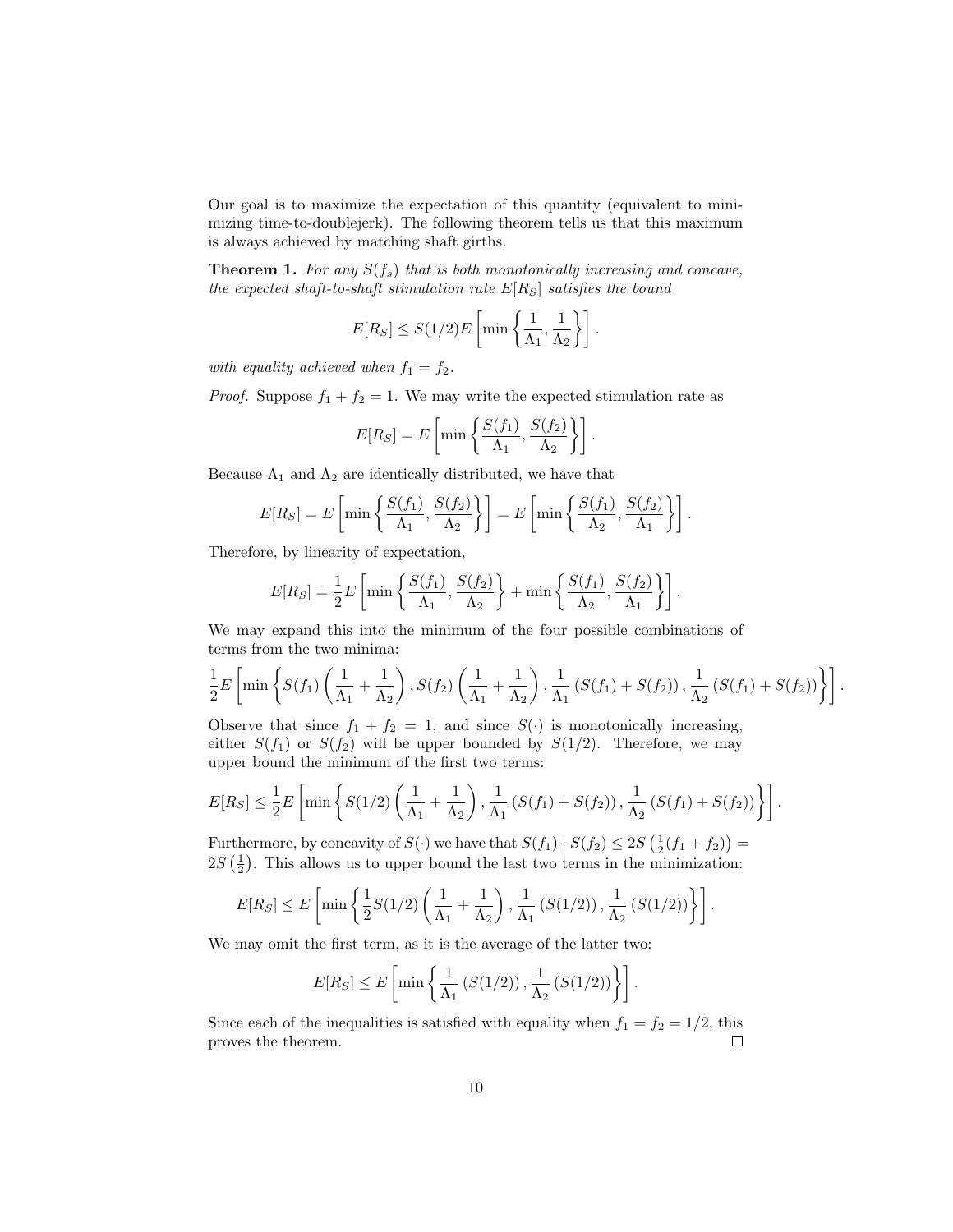A completely analogous analysis holds for the tip-to-tip scenario, but in the context of the temporal gratification function  $T(f_t)$ :

**Theorem 2.** For any  $T(f_t)$  that is both monotonically increasing and concave, the expected tip-to-tip stimulation rate is maximized when  $f_1 = f_2$ , and takes the value

$$
E[R_S] \leq T(1/2)E\left[\min\left\{\frac{1}{\Lambda_1},\frac{1}{\Lambda_2}\right\}\right].
$$

with equality achieved when  $f_1 = f_2$ .

Our suggested tip-to-tip scheme therefore involves the following steps:

- 1. Sort the audience into bins corresponding to each leg length, at the resolution of a centimeter.
- 2. Sort the members in each bin based on shaft length.
- 3. Double jerk adjacent individuals from the same bin with each hand, tipto-tip.

The shaft-to-shaft scheme is very similar:

- 1. Sort the audience into bins corresponding to each leg length, at the resolution of a centimeter.
- 2. Sort the members in each bin based on shaft girth or diameter.
- 3. Double jerk adjacent individuals from the same bin with each hand, shaftto-shaft.

### 4 Numerical Results

Simulation results are summarized in Fig. 8. We compare performance of three presenters employing tip-to-tip double jerking.

- Presenter A performs tip-to-tip jerking after sorting the audience members by leg-length and shaft-length.
- Presenter B performs tip-to-tip jerking after sorting the audience members by leg-length.

Presenter C performs tip-to-tip jerking without sorting.

Girth, shaft-length, and leg-length are each assumed to be distributed according to independent truncated normal distributions centered respectively on a 2 inch shaft diameter, 5.5 inch shaft length, and 31 inch leg-length. Stimulation rate, normalized by the expected stimulation rate from single-jerking, is plotted vertically against increasing variance in each of these distributions. One may observe that while presenter A remains strong even in the presence of member variation, presenters B and C demonstrate increasingly flaccid performance.